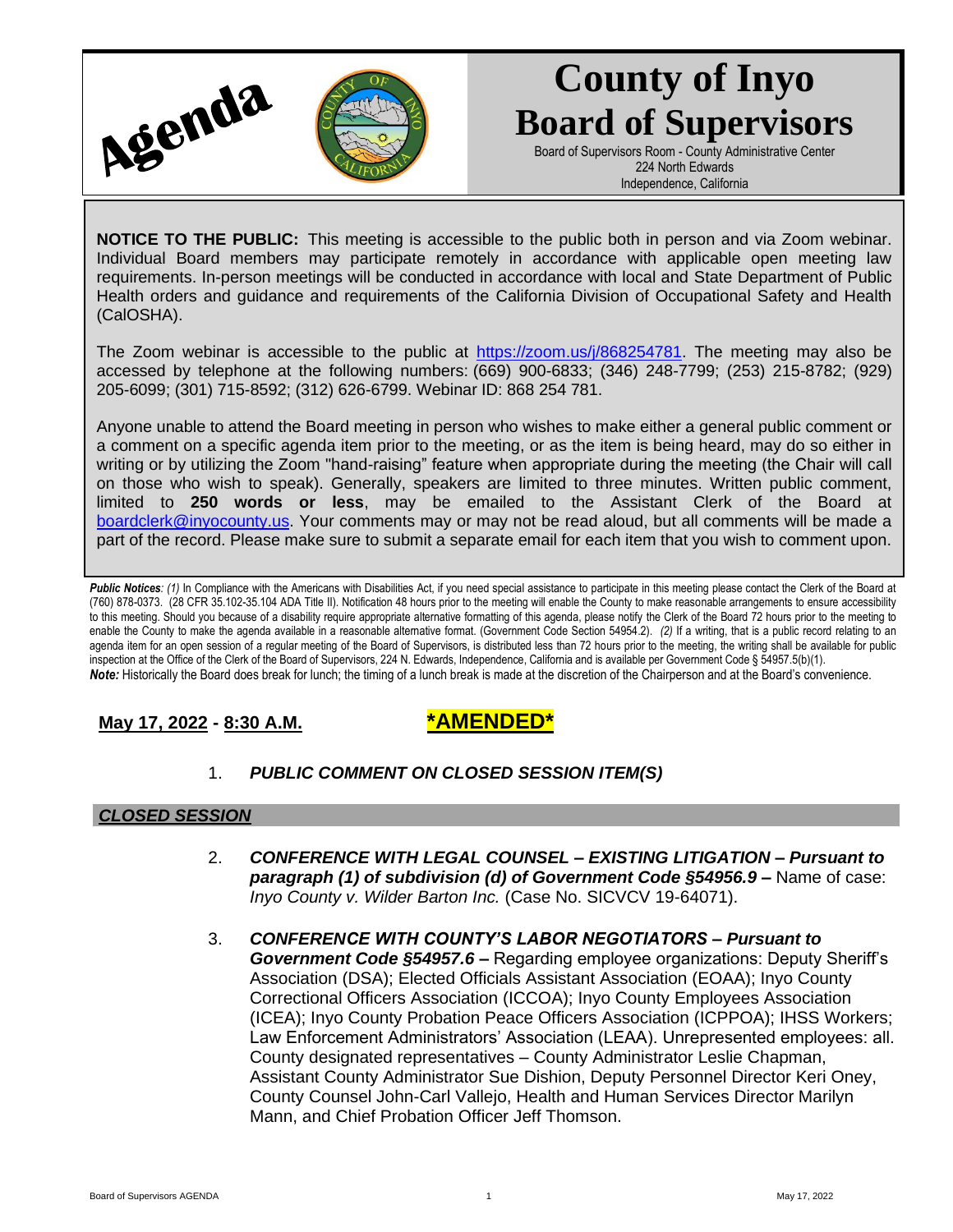4. *CONFERENCE WITH LEGAL COUNSEL – EXISTING LITIGATION – Pursuant to paragraph (1) of subdivision (d) of Government Code §54956.9 – County of Inyo v. Los Angeles Department of Water and Power*, Inyo County Superior Court Case No. SICVCV 18-62064 (Eminent Domain-Independence); Case No. SICVCV 18- 62065 (Eminent Domain-Lone Pine); and Case No. 18-62067 (Eminent Domain-Bishop).

**OPEN SESSION** (With the exception of timed items, all open-session items may be considered at any time and in any order during the meeting in the Board's discretion.)

- **10 A.M.** 5. *PLEDGE OF ALLEGIANCE*
	- 6. *REPORT ON CLOSED SESSION AS REQUIRED BY LAW*
	- 7. *PUBLIC COMMENT (Comments may be time-limited)*
	- 8. *COUNTY DEPARTMENT REPORTS*
	- 9. *PROCLAMATION - Health & Human Services -* Request Board approve a proclamation declaring the week of May 15 through May 21, 2022 as EMS Week and recognizing Emergency Medical System (EMS) providers as 2022 EMS Providers of the Year.
	- 10. *PROCLAMATION - Health & Human Services -* Request Board approve a proclamation declaring June 2022 as Pride Month.
	- 11. *PROCLAMATION - Supervisor Jennifer Roeser -* Request Board approve a proclamation commemorating Memorial Day 2022.

*CONSENT AGENDA* (Items that are considered routine and are approved in a single motion; approval recommended by the County Administrator)

- 12. **County Administrator -** Request Board: A) approve Amendment No. 2 to the contract between the County of Inyo and AccompanyCo of Palisade, CO, extending the term end date from June 30, 2022 to December 31, 2022 and increasing the amount of the contract by \$25,000 for a total amount not to exceed \$86,238, contingent upon Board approval of the Fiscal Year 2022-2023 Budget; and B) authorize the Chairperson to sign, contingent upon all appropriate signatures being obtained.
- 13. **County Administrator - Information Services -** Request Board authorize the annual payment for the agreement between Superion LLC and the County of Inyo for Cash Receipting Maintenance and OS Support Maintenance, MKSSQL Support for the ONESolution Enterprise Finance, Database Management, Micro Focus Server Maintenance and Accounting System, in an amount not exceed \$54,000.00 for the period of July 1, 2022 through June 30, 2023, contingent upon the Board's adoption of the Fiscal Year 2022-2023 Budget.
- 14. **County Administrator - Personnel -** Request Board approve the Professional Services Agreement between the County of Inyo and Ralph Andersen & Associates for Executive Search Service for the County Administrative Officer, in an amount not to exceed \$32,500 and authorize the Assistant County Administrator to sign.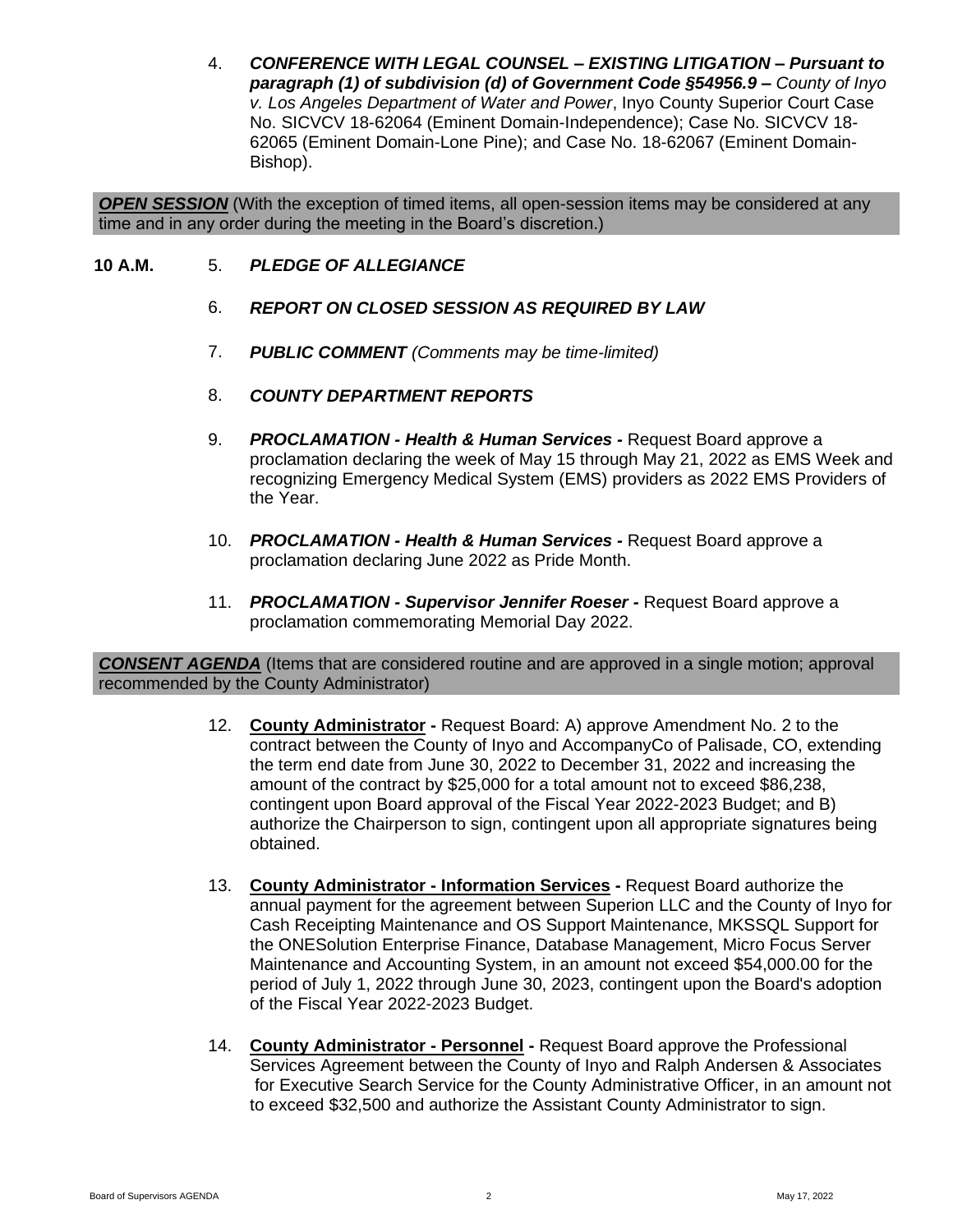- 15. **County Counsel -** Request Board adopt findings pursuant to AB 361 that: A) the Board reconsidered the circumstances of the existing State of Emergency issued on March 4, 2020, in response to the COVID-19 pandemic; and B) local officials continue to recommend measures to promote social distancing, and/or the state of emergency continues to directly impact the ability of the members to meet safely in person.
- 16. **Health & Human Services -** Request Board approve purchases from Southern Computer Warehouse during Fiscal Year 2021-2022 in the amount of \$12,057.10, including a blanket purchase order in the amount of \$11,500 for the remainder of the fiscal year.
- 17. **Health & Human Services -** Request Board: A) declare The Lamar Companies (a.k.a. Lamar) of Lancaster, CA a sole-source provider of billboard advertising; B) approve the contract between the County of Inyo and Lamar of Lancaster, CA for the provision of one vinyl panel billboard for the Tobacco/Nicotine Prevention and Cessation Program in an amount not to exceed \$24,298.00 for the period of June 9, 2022 through June 30, 2023, contingent upon budget approval; and C) authorize the HHS Director to sign, contingent upon all appropriate signatures being obtained.
- 18. **Health & Human Services - Behavioral Health -** Request Board approve the contract between the County of Inyo and Crestwood Behavioral Health, Inc. of Sacramento, California for the provision of residential placement for adults in a locked facility or an enhanced board and care in an amount not to exceed \$25,000 for the period of July 1, 2022 through June 30, 2023, contingent upon the Board's approval of the Fiscal Year 2022-2023 Budget, and authorize the Chairperson to sign, contingent upon all appropriate signatures being obtained.
- 19. **Health & Human Services - Social Services -** Request Board: A) approve the Joint Powers Agreement (JPA) between the counties of Kern, Inyo, and Mono (KIM) to specify their responsibilities under the Workforce Investment Opportunity Act to be operated in the Workforce Development Area; and B) authorize the HHS Director to sign the JPA.
- 20. **Public Works -** Request Board: A) declare Hunt Propane of Bishop, CA the successful bidder for the provision of liquefied propane gas; and B) approve the contract between the County of Inyo and Hunt Propane of Bishop, CA for the provision of Liquefied Propane Gas for designated County facilities in an amount not to exceed \$750,000 for propane, maintenance and service for the period of July 1, 2022 through June 30, 2025, contingent upon the Board's approval of future budgets, and authorize the Chairperson to sign, contingent upon all appropriate signatures being obtained.
- 21. **Public Works -** Request Board authorize issuance of a blanket purchase order in an amount not to exceed \$20,000, payable to Brady Industries of California of San Diego, CA for janitorial supplies throughout the County.
- 22. **Public Works -** Request Board approve the plans and specifications for the Diaz Lake Water System Project and authorize the Public Works Director to advertise the project.
- **Addendum** 22A. **Public Works -** Request Board: A) award the contract for the Lone Pine HHS HVAC Project to Mojave Desert Heating and Cooling of Bishop, CA as the successful bidder; B) approve the construction contract between the County of Inyo and Mojave Desert Heating and Cooling of Bishop, CA in the amount of \$24,000, and authorize the Chairperson to sign, contingent upon all appropriate signatures being obtained;